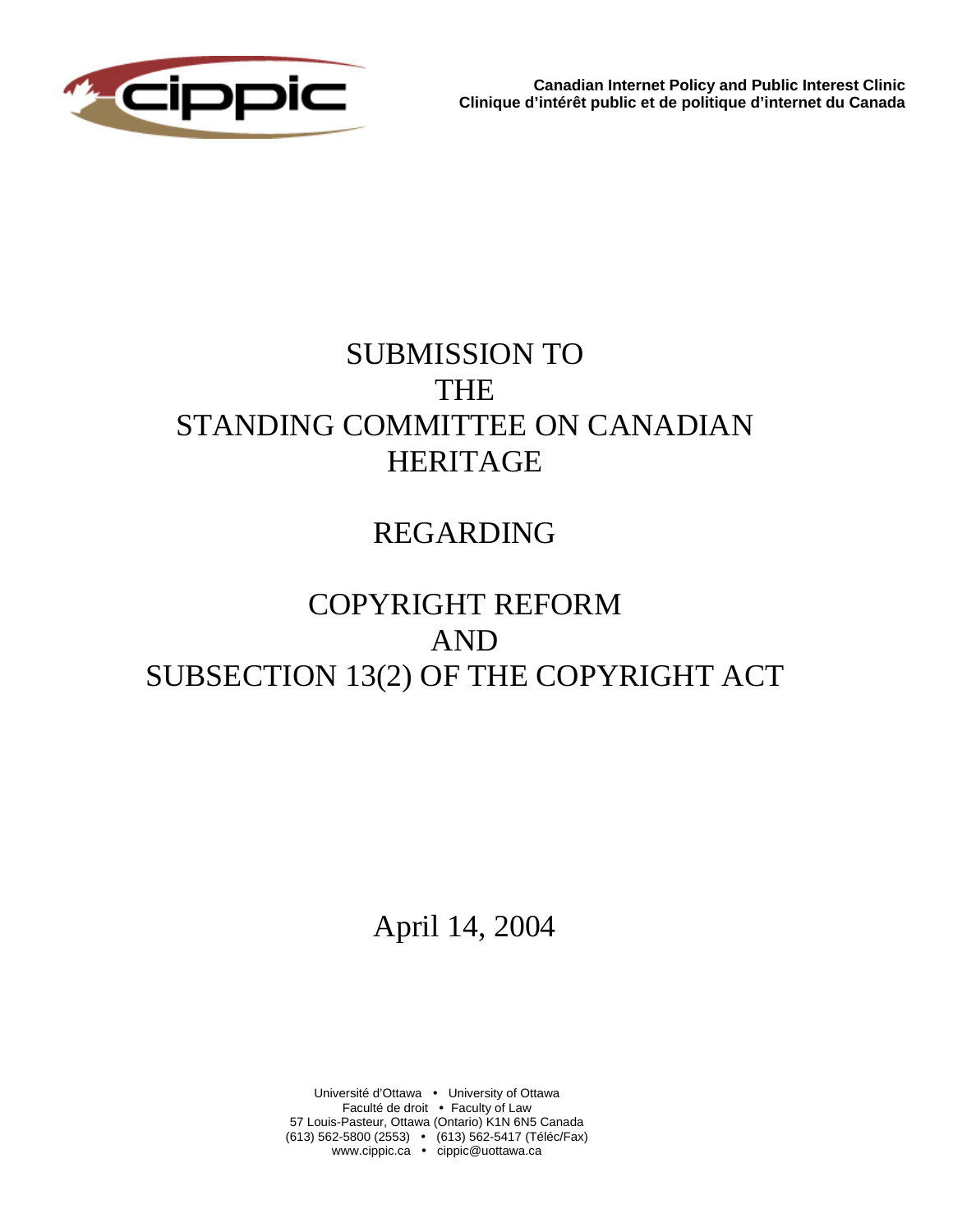## Submission of the Canadian Internet Policy and Public Interest Clinic (CIPPIC) regarding subsection 13(2) of the *Copyright Act*

## April 14, 2004

## TABLE OF CONTENTS

| APPENDIX: Excerpts from other countries' copyright legislation7 |
|-----------------------------------------------------------------|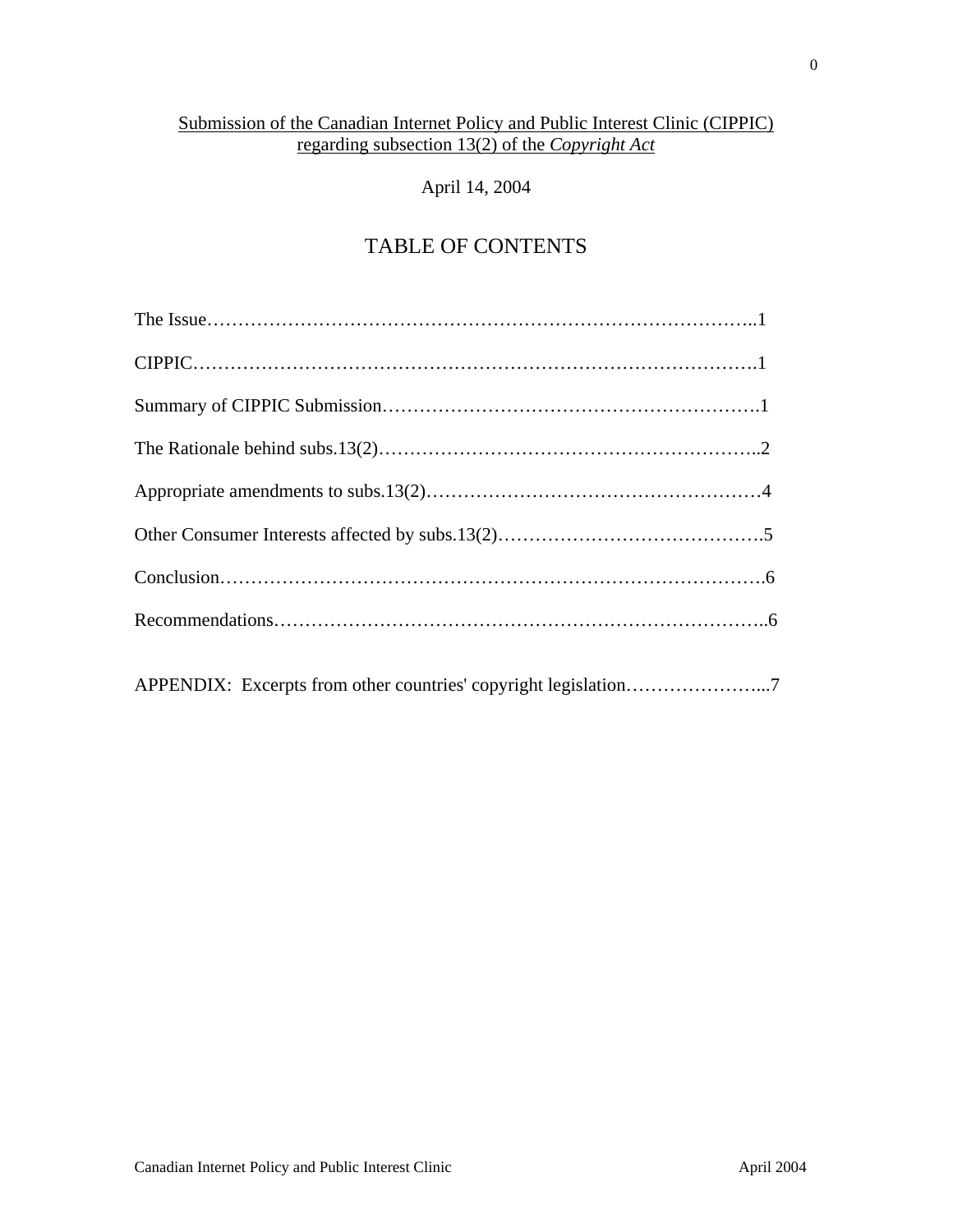## April 14, 2004

regarding subsection 13(2) of the *Copyright Act*

#### The Issue

- 1. Photographers have been lobbying for some time to obtain rights under the *Copyright Act*[1](#page-2-0) similar to those of other artists. In particular, they would like subs.13(2) of the *Act* to be repealed, so that they have first ownership of copyright in commissioned photographs. While photographers make a compelling case in the context of commissions by large commercial entities, their position fails to take into account important interests of ordinary consumers and portrait subjects.
- *2.* The repeal of subs.13(2) is now the subject of Bill S-16, and is also being considered as part of the Parliamentary review of the *Act*. This submission is directed to those Parliamentary Committees considering amendments to subs.13(2) of the *Copyright Act,* whether via Bill S-16 or a more comprehensive review of the *Act.*

## CIPPIC

3. The Canadian Internet Policy and Public Interest Clinic (CIPPIC) is a legal clinic at the University of Ottawa, Faculty of Law. CIPPIC seeks to ensure balance in policy and law-making processes on issues that arise as a result of new technologies. Among its many activities, CIPPIC was recently granted intervener status to argue privacy and copyright law issues in the highly-publicized music file-sharing litigation before the Federal Court. CIPPIC maintains a website at **[www.cippic.ca](http://www.cippic.ca/)** containing information about its numerous activities.

#### Summary of CIPPIC Submission

- 4. While changes to subs.13(2) are warranted in order to grant photographers similar rights to other creators, the simple repeal of subs.13(2) would be unfair to consumers. The current default rule in subs.13(2) of the *Act* was based on important consumer interests that continue to apply.
- <span id="page-2-0"></span>5. A fair and balanced solution to this problem is to amend subs.13(2) so as provide default copyright ownership to those who commission photographs and other works *for personal and domestic purposes*. Under this approach, creators of all specified works are treated equally, and the default rule favours consumers only where appropriate. In particular,

1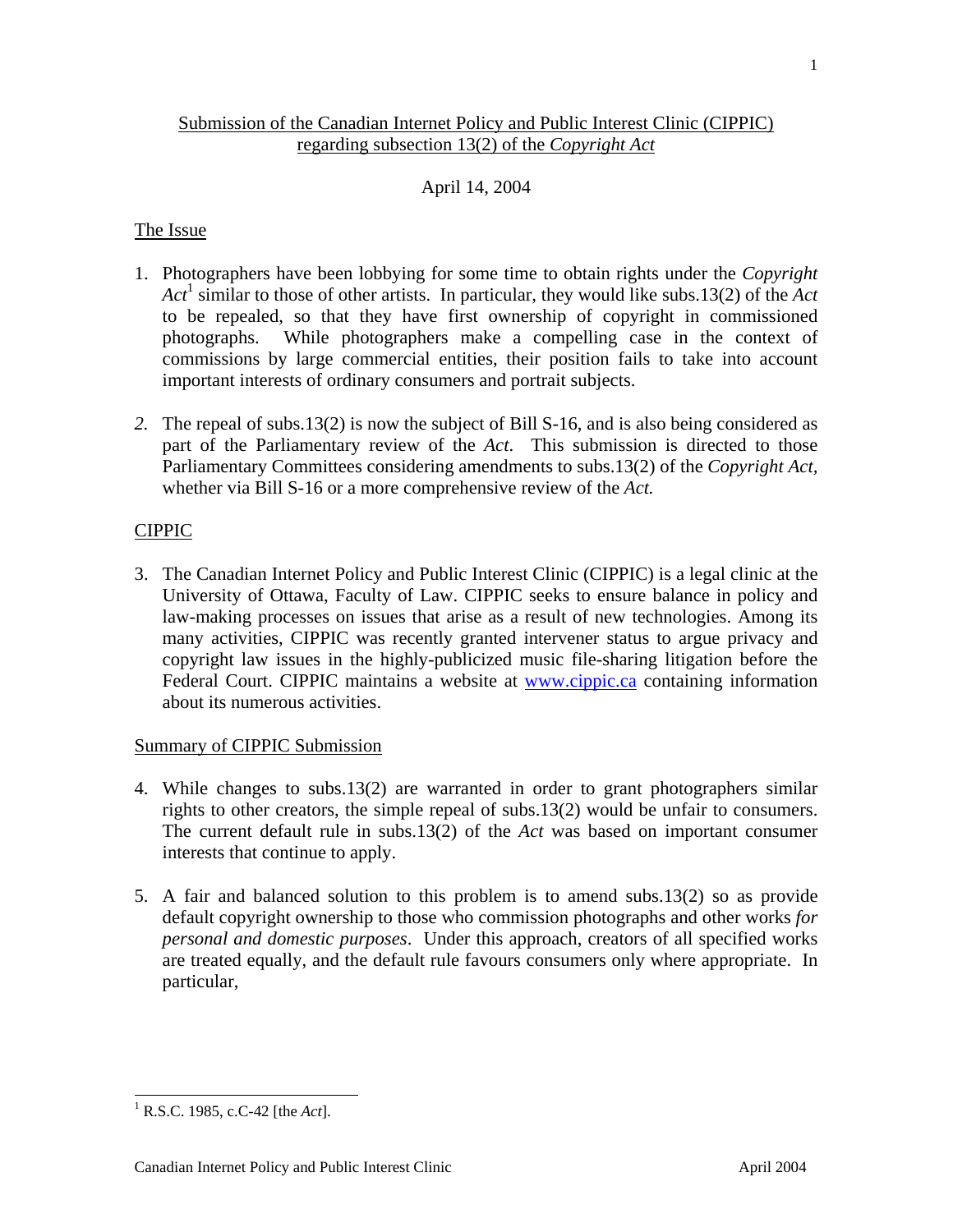- **Those who, for personal or domestic purposes, commission and pay valuable consideration for photographic or other works<sup>2</sup> should have first ownership of copyright in such works, subje[ct](#page-3-0)  to an agreement to the contrary.**
- 6. This rule reflects the reasonable expectations of consumers, and puts the onus on the stronger party – the photographer – to obtain the consumer's agreement to a different allocation of copyright. For the same reason that photographers should have the default copyright in works commissioned by commercial entities for purposes other than personal or domestic, individual consumers should have default copyright in works they commission. In both cases, the default rule favours the weaker party to the bargain, but allows for an agreement to the contrary.
- 7. In addition,
	- **Regardless of who owns copyright, those who commission photographic and other works for personal or domestic purposes should have statutory rights to restrain uses and communication to the public of the works they commission.**
- 8. Finally,
	- **Regardless of who owns copyright, portrait subjects should have the right to restrain reproduction or communication to the public of their portraits.**

#### The Rationale behind subsection 13(2)

The customer who sits for the negative thus puts the power of reproducing the object in the hands of the photographer; and in my opinion the photographer who uses the negative to produce other copies for his own use, without authority, is abusing the power confidentially placed in his hands merely for the purpose of supplying the customer;...

*Pollard v. Photographic Co*. (1888) 40 Ch. Div. 345

9. Subsection 13(2) has been present in the *Act* since it first came into force in 1924.<sup>3</sup> Except for a minor amendment in 1997, $4$  the provision has remained unchanged since 1924.<sup>5</sup> The modern provision reads as follows:

<span id="page-3-0"></span><sup>&</sup>lt;sup>2</sup>  $\frac{1}{2}$  The scope of "works" in this section should be broader than photographs, portraits and engravings. Consideration should be given to extending this right to cover all works.

<span id="page-3-1"></span><sup>&</sup>lt;sup>3</sup> S.C. 1921, c.24, s. 11(1)(a). See also the *Imperial Copyright Act* (1911) 1 & 2 Geo. 5, c.46, s.5(1)(a). The *Copyright Act of 1868* 31 Vic. C.54, s.15 provided that copyright in all works made to order or sold was transferred to the purchaser. 4

<span id="page-3-2"></span> $4$  S.C. 1997, c.24, s.10(1).

<span id="page-3-3"></span>Harry Chartrand, *The Compleat Canadian Copyright Act: Current, Past & Proposed Provisions of the Act 1921 to 1997* (Saskatoon: Compiler Press, 1997) at 66.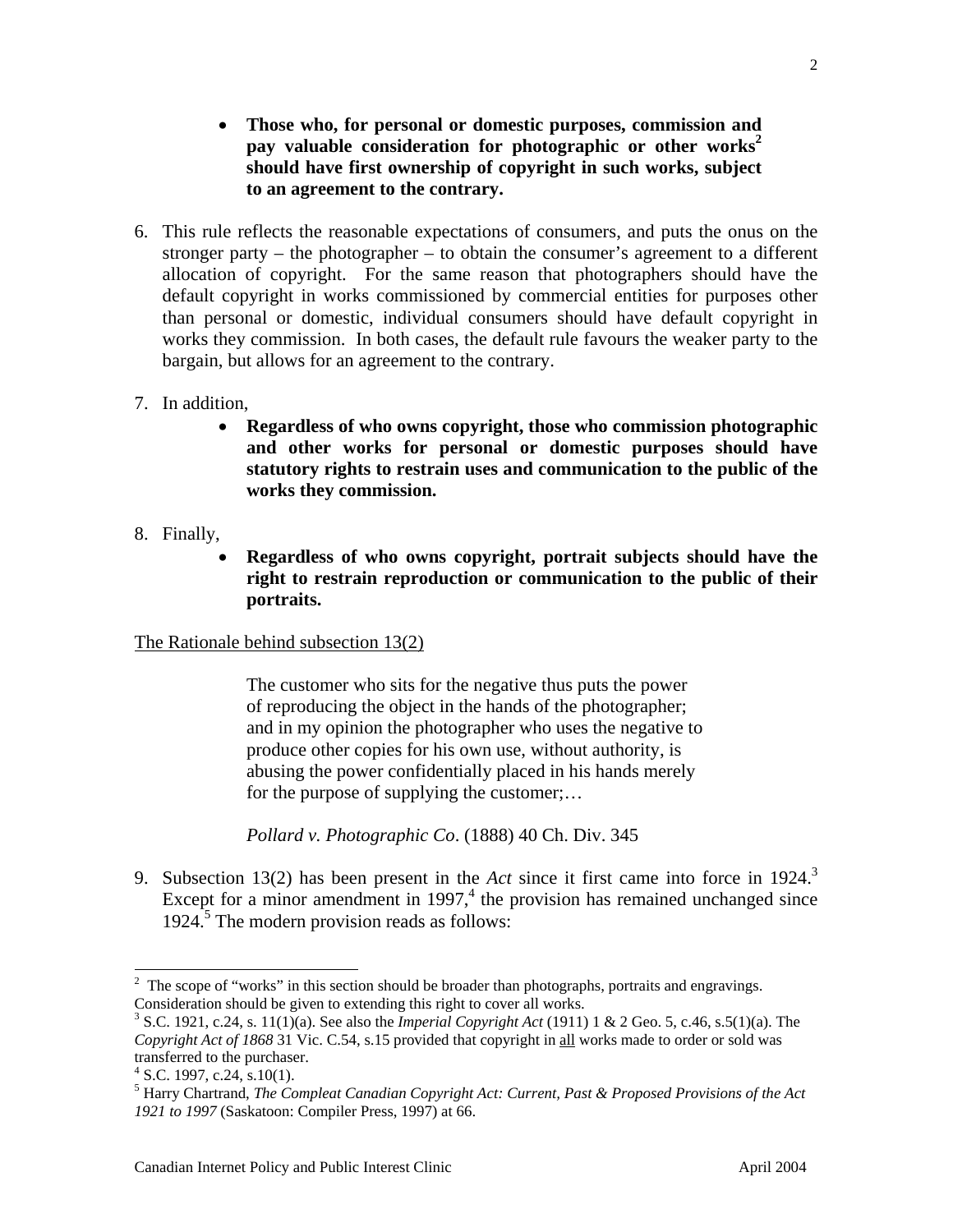13(2) Where, in the case of an engraving, photograph or portrait, the plate or other original was ordered by some other person and was made for valuable consideration, and the consideration was paid, in pursuance of that order, in the absence of any agreement to the contrary, the person by whom the plate or other original was ordered shall be the first owner of the copyright.

- 10. There is good reason why this section has been a part of the *Act* from the outset and why it has never been repealed: *subs.13(2) protects the reasonable expectations of consumers who order and pay for engravings, photographs and portraits*, without limiting the ability of photographers and other artists to obtain copyright in the work by contract.
- 11. For example, subs.13(2) dictates that young couples who hire and pay a photographer to take pictures of their wedding retain copyright in those photographs<sup>[6](#page-4-0)</sup>, unless they have agreed otherwise by contract. In this example, the newlyweds have the default right to, *inter alia*, make copies of their wedding photographs, as well as to restrain any other person, including the photographer, from using the wedding photographs in a way that would infringe the newlyweds' copyright in them. Other relevant examples include hiring a photographer to take a family portrait, photographs of a baby or a photograph of a family dog.
- 12. In these and all other examples of commissioned photographs, the parties are free to come to an agreement about ownership of copyright under subs.13(2). For example, the photographer might agree to a reduced fee or to take extra photographs in exchange for obtaining copyright in photographs that the photographer wishes to use for marketing purposes.
- 13. **Subsection 13(2)** *merely creates a default rule* **which can be superceded by an agreement to the contrary.** The provision ensures that the photographer obtains the customer's consent to any different allocation of copyright. It places the onus on photographers, rather than consumers, to obtain copyright by agreement.
- 14. This is a fair and appropriate default position in the case of individual consumers given the disparity in information and bargaining power between photographers and individual consumers. The former are repeat players, with the opportunity and incentive to understand their rights and to use standard form contracts with their customers. The latter are one-time purchasers, with little - if any - understanding of their rights under copyright law. Even if they knew that they should negotiate ownership of rights, they would likely not know what rights to negotiate for, without being prompted by a clause in a contract they are being asked to sign.

<span id="page-4-0"></span> <sup>6</sup>  $6$  In much of this submission, we will refer to photographs only. However, it should be noted that our submission applies equally in the case of engravings and portraits. Further, we will also suggest that the exception regarding commissioned works might be expanded to other categories of works. In other words, a couple who orders, for example, a video made of their wedding or a poem about it should arguably have the same rights as a couple who merely orders photographs.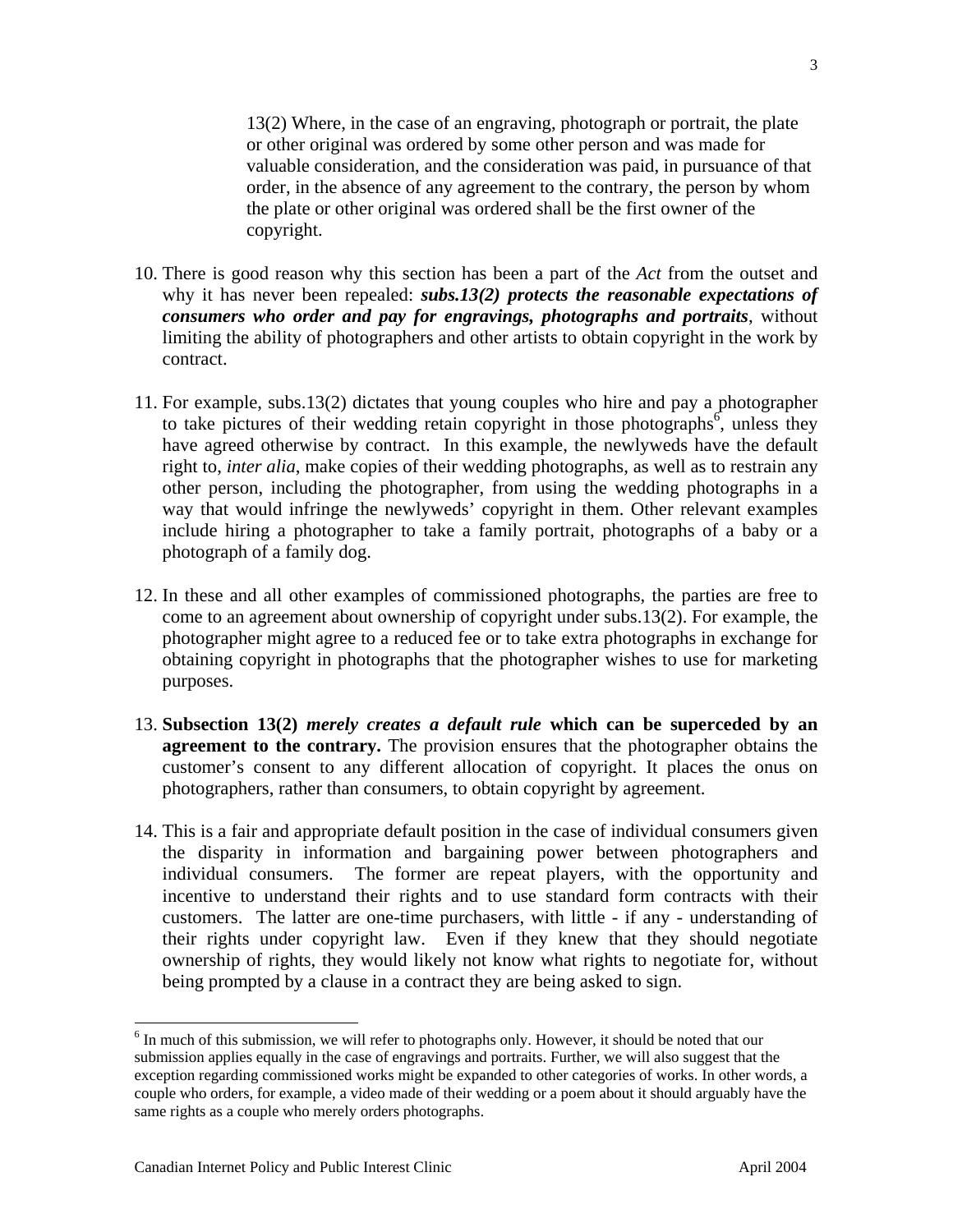- 15. Similar concerns have been expressed in copyright reports in both Canada[7](#page-5-0) and the United Kingdom.<sup>[8](#page-5-1)</sup>
- 16. In our submission, if restricted to works commissioned for personal and domestic purposes, subs.13(2) provides an equitable default copyright rule in light of the inequality of bargaining power between the two parties, and is consistent with the reasonable expectations and assumptions held by consumers who commission photographs. The onus should be on photographers, not consumers, to raise and negotiate their rights to copyright in this circumstance.

#### Appropriate amendments to subs.13(2)

#### *Subs.13(2) should be limited to "personal or domestic" commissionings*

17. Photographers are frequently hired by companies to take pictures for publication in a catalogue, on a website or in a brochure. In such commercial transactions, photographers do not have the same bargaining power that they do in transactions with consumers. Rather, photographers in such cases are more likely to be "contract takers" *vis-à-vis* the large commercial customer, in the same way that individual consumers are "contract takers" *vis-à-vis* photographers. For this reason, it is reasonable and equitable that the default position regarding copyright ownership *in the case of works commissioned for purposes other than personal or domestic* should rest with the photographer, as it would for other creators, subject to an agreement to the contrary.

#### *Subs.13(2) should apply to other works as well as photographs, portraits and engravings*

- 18. Subs.13(2) in its current form refers only to "an engraving, photograph or portrait", and to "the plate or other original" of such works. This language reflects the state of technology at the time that the section was drafted. Since then, digital cameras – for which no tangible "original" exists, other than in digital form - have become increasingly popular. Digital artwork is also being created online. The scope of subs.13(2) should therefore be broadened to cover all relevant works – that is, works for which the same rationale regarding first ownership of copyright applies.
- 19. New Zealand provides a precedent in this regard, applying first ownership of copyright to consumers in respect of commissioned photographs, computer programs, paintings, drawings, diagrams, maps, charts, plans, engravings, models, sculptures, films and sound recordings.<sup>[9](#page-5-2)</sup>

4

<span id="page-5-0"></span><sup>—&</sup>lt;br>7 The *Royal Commission on Patents, Copyright, Trade Marks and Industrial Design*: *Report on Copyright*, (Ottawa, 1957) at 46-49 (known as the *Ilsley Commission Report*). 8 *Copyright and Designs Law: Report of the Committee to Consider the Law on Copyright and Designs*

<span id="page-5-1"></span><sup>(</sup>H.M.S.O., 1976) (known as the *Whitford Committee Report*). 9 *Copyright Act*, 1994, No.143.

<span id="page-5-2"></span>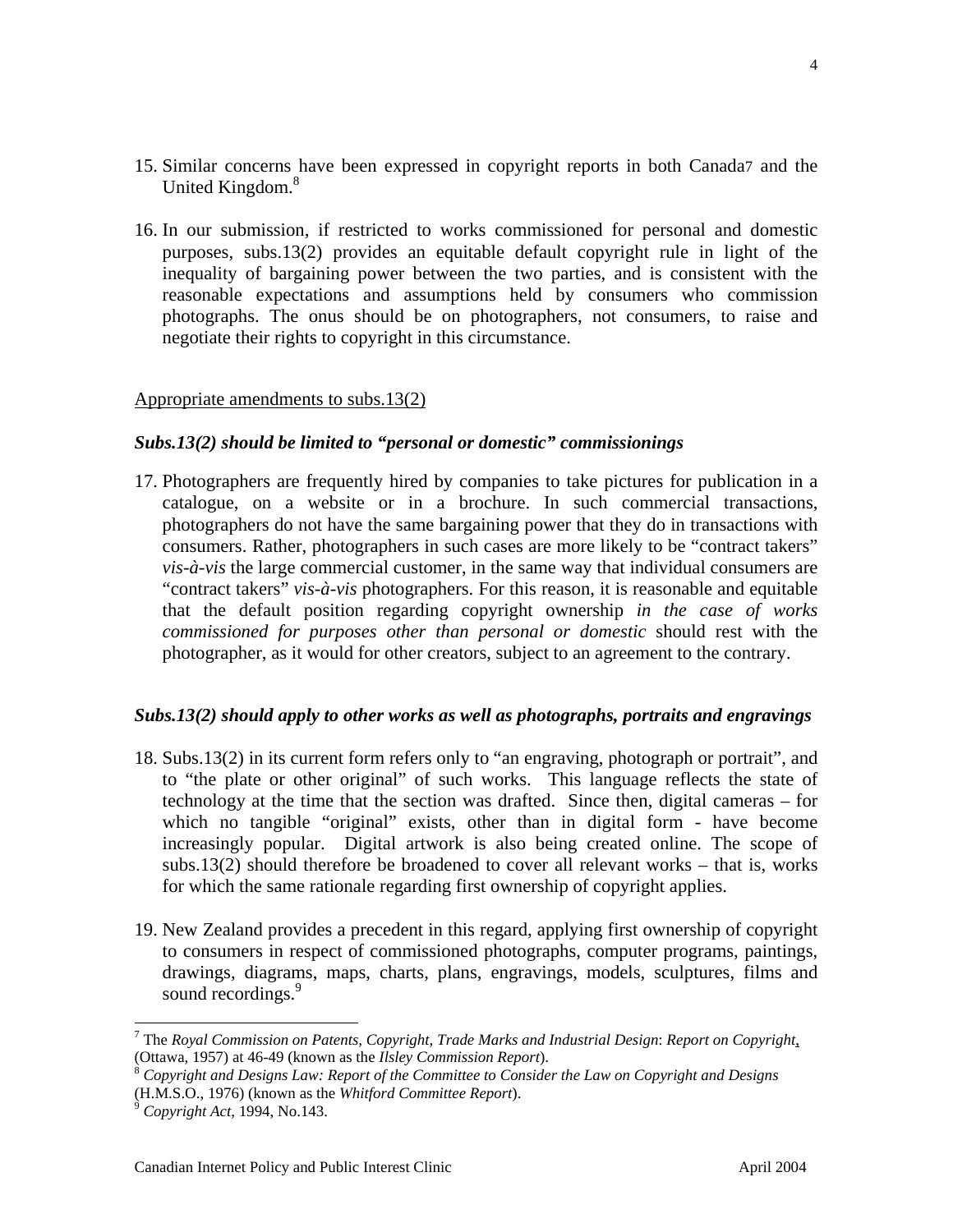- *20.* If subs.13(2) is simply repealed, consumers who commission personal photographs or films may find their private and personal images published on websites, in shop windows, in brochures, or elsewhere without their consent. Without further amendments to the *Act*, such consumers will in most cases have no right to restrain such publication.
- 21. Privacy law in Canada provides inadequate protection for consumers and subjects of photographic or other visual works. The federal *Personal Information Protection and Electronic Documents Act[10](#page-6-0)* ("PIPED Act") only protects "information about an identifiable individual"<sup>11</sup> and does not apply to the use or disclosure of personal information for journalistic, literary or artistic purposes.<sup>12</sup> Common law and statutory torts of privacy invasion or appropriation of personality will not protect consumers in most situations involving the unauthorized display, publication or distribution of commissioned photographs. In Quebec, under s.5 of the Quebec Charter of Human Rights and Freedoms and ss.35 and 36 of the Quebec Civil Code, consumers are protected to some degree against the appropriation or use of their image or voice without consent. $^{13}$  $^{13}$  $^{13}$
- 22. Other jurisdictions<sup>14</sup> have seen fit to provide limited rights in copyright legislation to consumers and/or subjects of certain types of photographs (*e.g.*, portraits); Canada should do likewise. In particular:

#### *Regardless of copyright ownership, those who commission photographs or films for private and domestic purposes should have the right to restrain use*

23. Where consumers who commission photographs or films for personal and domestic purposes do not retain copyright (either because they have transferred copyright to the photographer or filmmaker by contract, or because the law does not grant them copyright), they should at least have statutory rights not to have the work made publicly available. Such a rule would recognize the personal and private nature of many commissioned photographs and films (*e.g.*, weddings), and the likelihood that many consumers will sign standard form contracts transferring their copyright to the photographer/filmmaker either unwittingly or without a full understanding of the implication. It is notable that England, Ireland, New Zealand and Holland have all seen fit to adopt a rule along these lines (see Appendix).

<span id="page-6-0"></span>

<span id="page-6-1"></span>

<span id="page-6-3"></span><span id="page-6-2"></span>

<sup>&</sup>lt;sup>10</sup> S.C. 2000, c.5.<br><sup>11</sup> s.2 – definition of "personal information"<br><sup>12</sup> subs.4(2)(c)<br><sup>13</sup> See *Aubry v. Éditions Vice-Versa Inc.*, [1998] 1 S.C.R. 591, in which the subject of a photograph which was published without her consent successfully sued the photographer and magazine for invasion of privacy, as well as moral prejudice to her reputation and honour. Note that s.36 of the Civil Code explicitly permits use of a person's image or voice for "the legitimate information of the public". 14 See excerpts from the copyright laws of England, Ireland, New Zealand, Holland and Belgium, in the

<span id="page-6-4"></span>attached Appendix.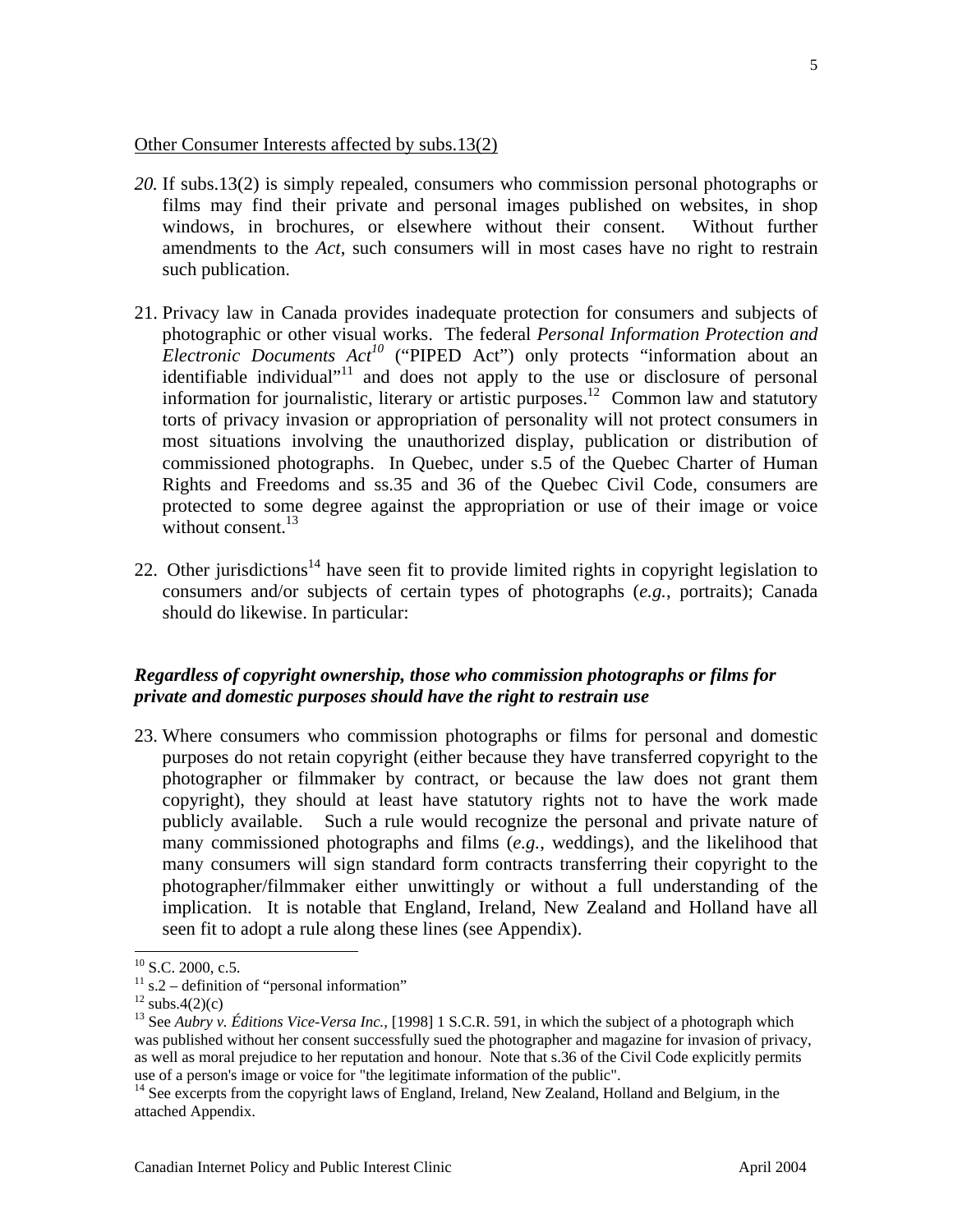#### *Regardless of copyright ownership, the subjects of photographic and other portraits should have rights to restrain the use and publication of their portraits*

24. Portrait subjects have a particular interest in controlling the use, publication and distribution of their images. If consumers who commission their own portraits do not have copyright in such works (whether as a result of statute or contract), they should at least have rights to restrain use and publication of their portraits. In other words, copyright owners should not have the right to reproduce or communicate to the public a portrait without the consent of the portrait subject (at least where the subject is also the person commissioning), for a period of time such as until 10 years after the subject's death. The copyright laws in both Holland and Belgium include provisions to this effect.

#### Conclusion

- 25. Subsection 13(2) has been the subject of much study and disagreement in Canada for many years. Some writers have proposed that the section be repealed<sup>15</sup> while others have proposed that the rule be extended to all commissioned works.<sup>16</sup> In our submission, neither of these extreme approaches achieves a proper balance between creator and consumer rights. A more moderate approach, recognizing marketplace realities (*e.g.*, imbalances in bargaining power and the use of contracts to establish copyright), is preferable.
- *26.* In order to ensure balance among competing interests, subs.13(2) should not be simply repealed, but rather amended, or accompanied by other amendments to the *Act*, so as to protect the legitimate interests not only of photographers, but also of consumers and subjects of visual and other works.

#### Recommendations

- **The** *Act* **should provide copyright by default to individuals commissioning** *a work* **for** *private or domestic purposes***.**
- **The** *Copyright Act* **should provide those who commission photographs or films for private and domestic purposes with a right to restrain reproduction and communication to the public of the commissioned works.**
- **The** *Copyright Act* **should provide the subjects of portraits with rights to restrain the reproduction and communication to the public of their portraits.**

<span id="page-7-0"></span> <sup>15</sup> Barry Torno, *Ownership of Copyright in Canada* (Ottawa: Consumer and Corporate Affairs Canada, 1981) at 50-57.

<span id="page-7-1"></span><sup>16</sup> A.A. Keyes & C. Brunet, *Copyright in Canada: Proposals for a Revision of the Law*. (April 1977) at 71.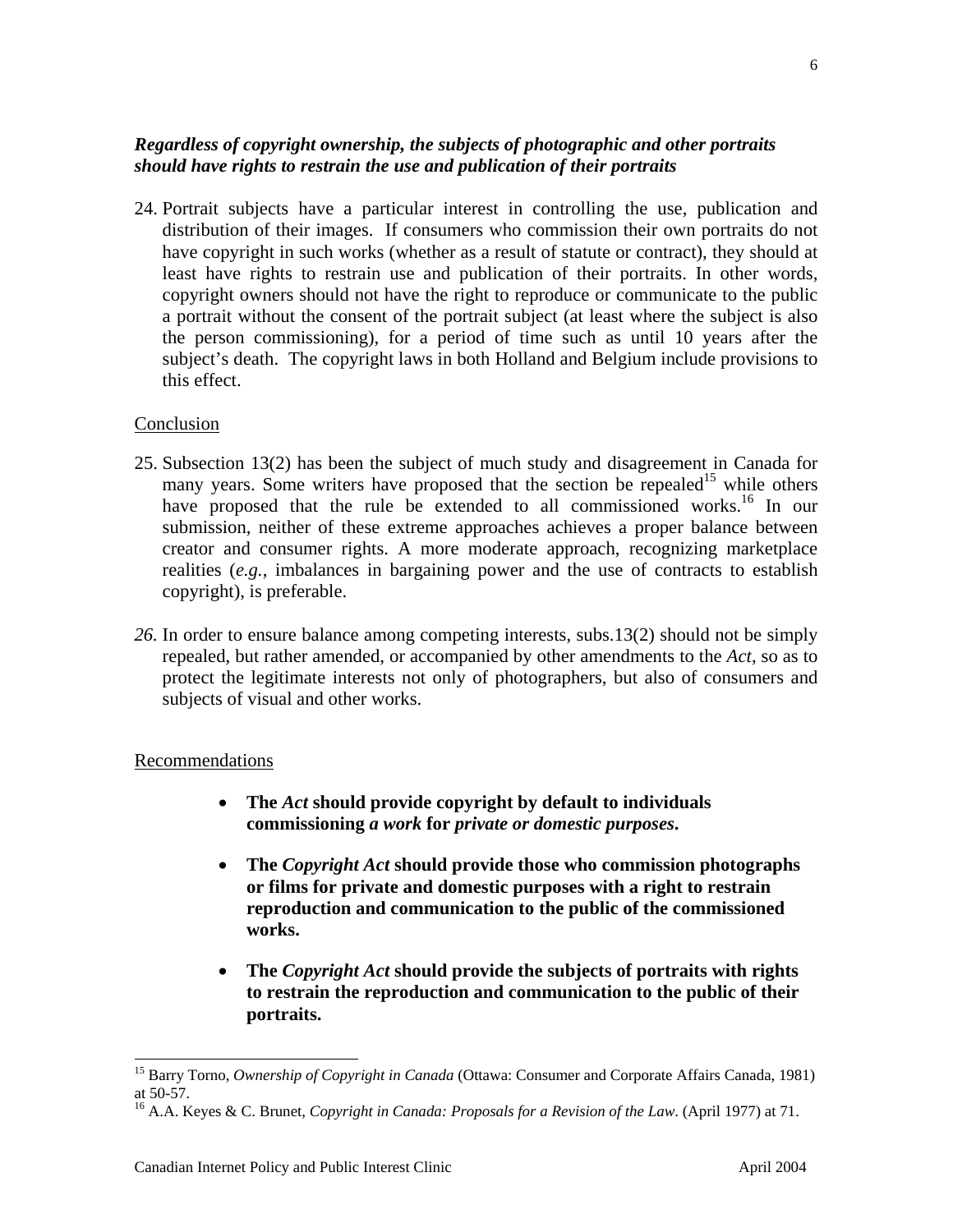#### **APPENDIX**

#### **EXCERPTS FROM OTHER COUNTRIES' COPYRIGHT LEGISLATION**

Many other jurisdictions have considered this issue, and have chosen to legislate protections in copyright law for consumers and/or subjects of commissioned photographs and other works. The following are relevant excerpts from the copyright laws of a number of developed nations:

*A. England*<sup>17</sup>

85 Right to privacy of certain photographs and films

85.—(1) A person who for private and domestic purposes commissions the taking of a photograph or the making of a film has, where copyright subsists in the resulting work, the right not to have-

(a) copies of the work issued to the public,

(b) the work exhibited or shown in public, or

(c) the work broadcast or included in a cable programme service;

and, except as mentioned in subsection (2), a person who does or authorises the doing of any of those acts infringes that right.

(2) The right is not infringed by an act which by virtue of any of the following provisions would not infringe copyright in the work—

(a) section 31 (incidental inclusion of work in an artistic work, film, broadcast or cable programme);

(b) section 45 (parliamentary and judicial proceedings);

(c) section 46 (Royal Commissions and statutory inquiries);

(d) section 50 (acts done under statutory authority);

(e) section 57 (anonymous or pseudonymous works: acts permitted on assumptions as to expiry of copyright or death of author).

## *B. Australi[a18](#page-8-1)*

Ownership of copyright in original works

- (1) This section has effect subject to Parts VII and X.
- (2) Subject to this section, the author of a literary, dramatic, musical or artistic work is the owner of any copyright subsisting in the work by virtue of this Part.
- (3) The operation of any of the next three succeeding subsections in relation

<span id="page-8-0"></span><sup>17</sup> *Copyright, Designs and Patents Act* 1988, Ch. 48, s. 85 (Eng.) 18 *Copyright Act 1968* (Cth.), s. <sup>35</sup>

<span id="page-8-1"></span>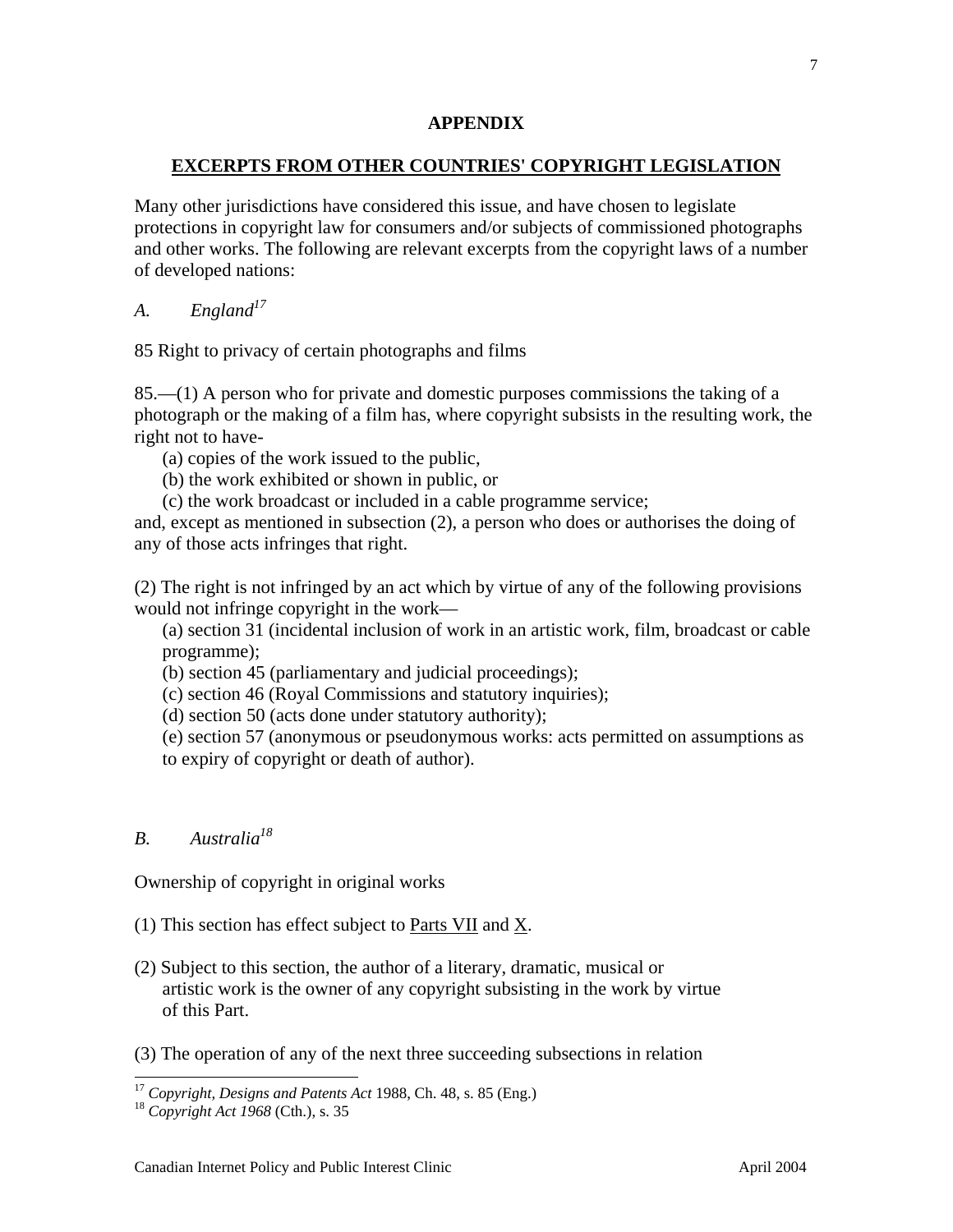to copyright in a particular work may be excluded or modified by agreement.

- (4) If a literary, dramatic or artistic work:
	- (a) is made by the author under the terms of his or her employment by the proprietor of a newspaper, magazine or similar periodical under a contract of service or apprenticeship; and
	- (b) is so made for the purpose of inclusion in a newspaper, magazine or similar periodical; the following paragraphs apply:
	- (c) the author is the owner of the copyright only in so far as the copyright relates to:
		- (i) reproduction of the work for the purpose of inclusion in a book; or
		- (ii) reproduction of the work in the form of a hard copy facsimile (other than a hard copy facsimile made as part of a process of transmission) made from a paper edition of, or from another hard copy facsimile made from a paper edition of, an issue of the newspaper, magazine or similar periodical, but not including reproduction by the proprietor for a purpose connected with the publication of the newspaper, magazine or similar periodical;
	- (d) except as provided by paragraph (c), the proprietor is the owner of the copyright.
- (5) Subject to the last preceding subsection, where:
	- (a) a person makes, for valuable consideration, an agreement with another person for the taking of a photograph for a private or domestic purpose, the painting or drawing of a portrait or the making of an engraving by the other person; and (b) the work is made in pursuance of the agreement;

the first-mentioned person is the owner of any copyright subsisting in the work by virtue of this Part, but, if at the time the agreement was made that person made known, expressly or by implication, to the author of the work the purpose for which the work was required, the author is entitled to restrain the doing, otherwise than for that purpose, of any act comprised in the copyright in the work.

- (6) Where a literary, dramatic or artistic work to which neither of the last two preceding subsections applies, or a musical work, is made by the author in pursuance of the terms of his or her employment by another person under a contract of service or apprenticeship, that other person is the owner of any copyright subsisting in the work by virtue of this Part.
- (7) In this section:

*hard copy facsimile* , in relation to a literary, dramatic or artistic work, means a facsimile which is in a material form and from which the work is visible to a human being without the use of any device.

*private or domestic purpose* includes a portrait of family members, a wedding party or children.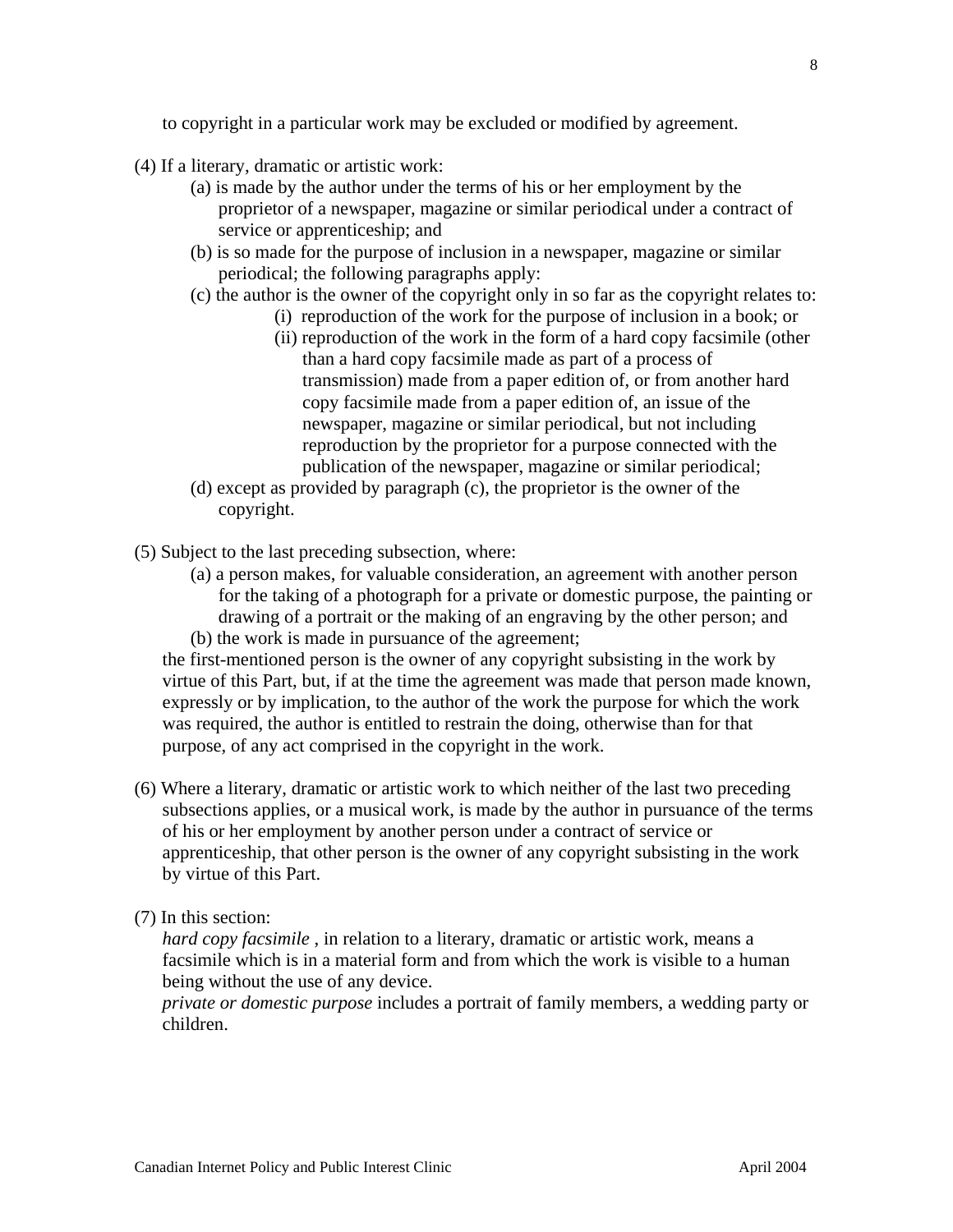## *C. New Zealand[19](#page-10-0)*

21.First ownership of copyright—

(1)Subject to the provisions of this section, the person who is the author of a work is the first owner of any copyright in the work.

(2)Where an employee makes, in the course of his or her employment, a literary, dramatic, musical, or artistic work, that person's employer is the first owner of any copyright in the work.

(3)Where—

(a)A person commissions, and pays or agrees to pay for, the taking of a photograph or the making of a computer program, painting, drawing, diagram, map, chart, plan, engraving, model, sculpture, film, or sound recording; and

(b)The work is made in pursuance of that commission, that person is the first owner of any copyright in the work.

(4)Subsections (2) and (3) of this section apply subject to any agreement to the contrary.

(5)Subsections (1) to (4) of this section apply subject to sections 26 and 28 of this Act.

105.Right to privacy of certain photographs and films—

(1)A person who, for private and domestic purposes, commissions the taking of a photograph or the making of a film has, where copyright exists in the resulting work but is owned by some other person, the right—

(a)Not to have copies of the work issued to the public; and

(b)Not to have the work exhibited or shown in public; and

(c)Not to have the work broadcast or included in a cable programme.

(2)Subject to subsection (3) of this section, the right conferred by subsection (1) of this section is infringed by a person who does an act of the kind described in paragraph (a) or paragraph (b) or paragraph (c) of subsection (1) of this section.

(3)The right conferred by subsection (1) of this section is not infringed by an act that, under any of the following provisions of this Act, would not infringe copyright in the work:

(a)Section 41 (which relates to the incidental copying of a work in an artistic work, film, broadcast or cable programme):

(b)Section 59 (which relates to parliamentary and judicial proceedings):

(c)Section 60 (which relates to Royal commissions and statutory inquiries):

(d)Section 66 (which relates to acts done under statutory authority):

(e)Section 67 (which relates to acts permitted on assumptions as to expiry of copyright or death of the author in relation to anonymous or pseudonymous works).

<span id="page-10-0"></span> <sup>19</sup> *Copyright Act* 1994, No. 143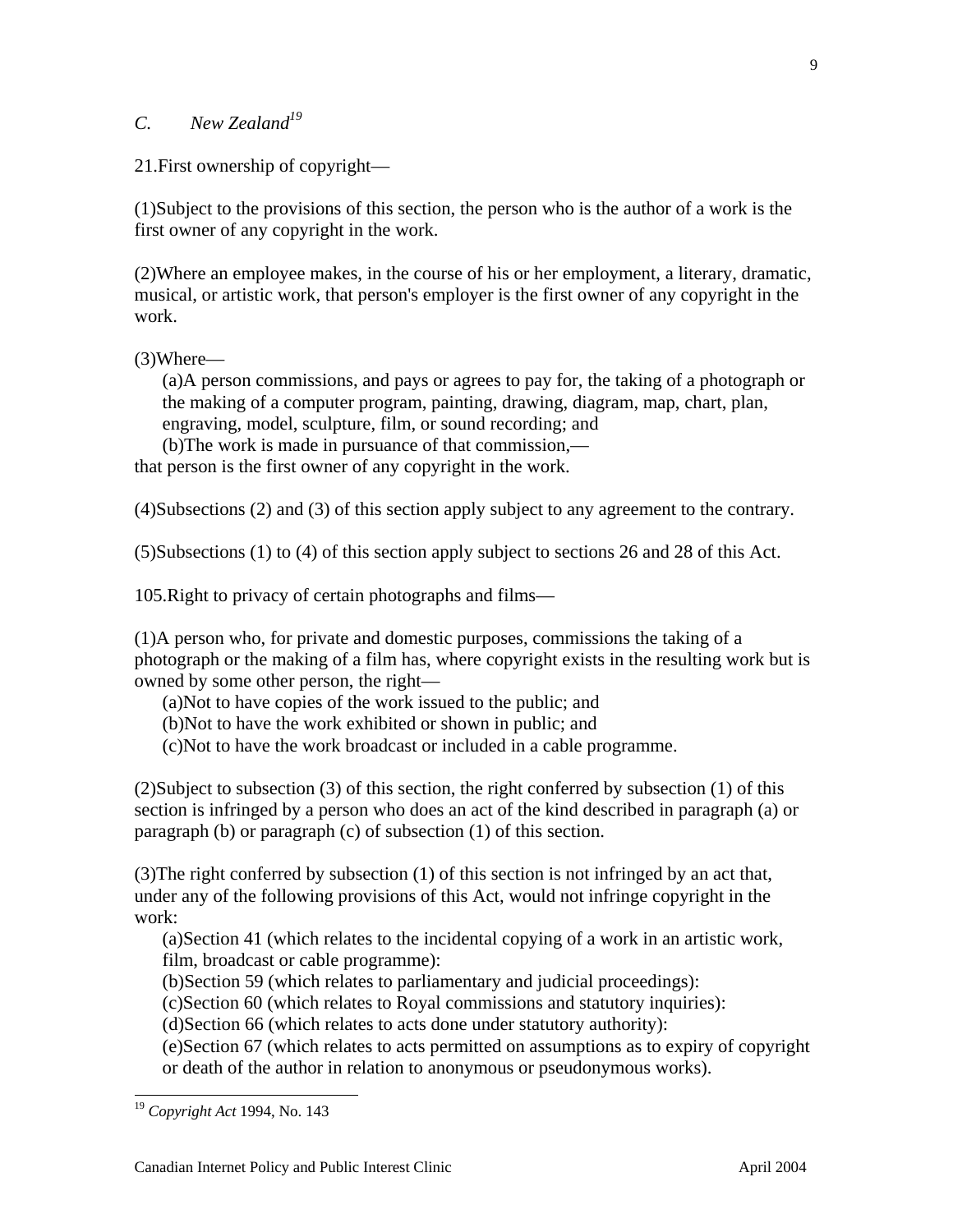(4)The right conferred by subsection (1) of this section is infringed by a person who does an act described in subsection (2) of this section or who authorises another person to do such an act.

## *D. Germany[20](#page-11-0)*

Article 60 Portraits

(1) The commissioner of a portrait or his successor in title may reproduce it or cause it to be reproduced by photography. If the portrait is a photographic work, reproduction other than by photography shall also be permissible. The copies may be distributed without payment.

(2) The same rights shall be enjoyed by the person portrayed or, after his death, by his next of kin in the case of a portrait created on commission.

(3) Next of kin in the sense of paragraph (2) shall mean the spouse and children or, if there is neither spouse nor child, the parents.

## *E. Holland[21](#page-11-1)*

Article 7

Where work performed in the service of another person consists in the production of certain literary, scientific or artistic works, the person in whose service they were produced shall be deemed to be the author thereof, unless otherwise agreed between the parties.

Article 19

The reproduction of a portrait by or on behalf of the person portrayed, or, after his death, by or on behalf of his relatives, shall not be deemed to be an infringement of copyright. If the portrait is of two or more persons, reproduction thereof by or on behalf of one of the persons portrayed shall not be lawful without the consent of the others or, during the ten years following their death, without the consent of their relatives.

It shall not be deemed to be an infringement of copyright to reproduce a photographic portrait in a newspaper or periodical if the reproduction is made by one of the persons referred to in the first paragraph of this Article or with his consent, provided that the name of the photographer is indicated if it appears on the portrait.

This Article shall apply only to portraits which have been made pursuant to an order given to the author of the portrait by or on behalf of the persons portrayed.

## Article 20

Unless otherwise agreed, the owner of the copyright in a portrait shall not be entitled to make such portrait public without the consent of the person portrayed or, during the ten

<span id="page-11-1"></span><span id="page-11-0"></span>

<sup>20</sup> *Copyright law*, September 9, 1965, as last amended May 8, 1998. 21 *Copyright Act* 1912, (as last amended by the Law of October 27, 1972)